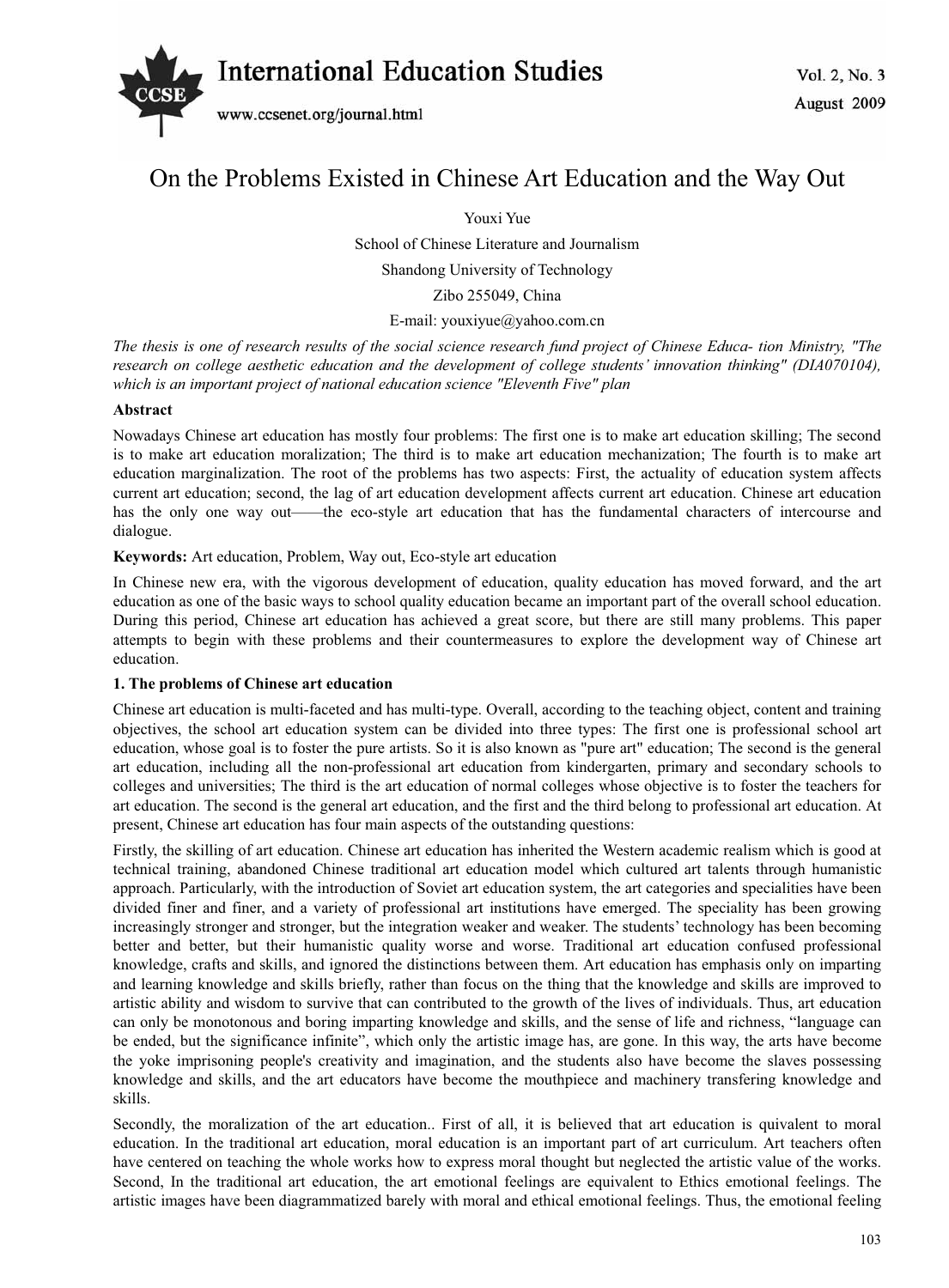education has brought a very clear ethical purpose, and the art has been made into a tool loading with moral and ethic. The art education that became a tool cut off the bridge that communicates art and human nature. It became a "bad check" that art education can nourish and cultivate human nature.

Thirdly, the mechanization of the art education. First of all, the mechanization of art education is reflected in the teaching process of art education. In the teaching process of traditional art education, because of the misleading of the teaching objectives of moral education and skills, art teachers thought that the teaching objectives of course were completed as long as the aspects of moral and teaching techniques were completed. Therefore, the preaching and spoon-feeding teaching methods were taken. The art classroom should have been interesting and vivid, but it has become mechanical, dull, rigid and stale, and could not mobilize the enthusiasm and keen interest of the students; In addition, the education of ethic and skills in the art education also contributed to the rigidity of the relationship between teachers and students in the teaching process. The relationship between teachers and students is not that of exchanges, dialogue, but the traditional subject-object relations. Secondly, the mechanization of art education is also reflected in the idea that the artistic creation is equivalent to non-artistic creation. Finally, the mechanization of art education is also reflected in the rigid evaluation criteria.

Fourthly, the marginalization of art education. Marginalization of art education is that the art education is not taken serious and have not been placed in a prominent and important position, but have been placed in the edge of education, of which the most prominent manifestation is that art education is non-curriculum-based. The teachers, teaching conditions, teaching hours and so on of art education curriculum have not only failed to be protected, but also often in a state of atrophy. The art education in most schools is basically still in spontaneous "art activity" level, and some even think art education is the extra-curricular activities, and the art education has not really gone into the curriculum areas, and most of them are arbitrary and impromptu, and lack scientific and rational arrangements, and the objectives and content of art education are also not taken into the scope of curriculum.

#### **2. The root of art education problems**

The skilling, moralization, mechanization, marginalization of art education are the four outstanding problems objectively existing in Chinese art education. However, what is the root causes of these problems? The author believes there are two principal fundamental reasons:

First, Chinese education system impedes the development of art education. Since the foundation of New China, the main way of selecting talents has been the "test" system. Exam-oriented education system has resulted in deviation from the training objective, "improving the quality of students comprehensively", resulting in the deficiencies in art education in culturing students' quality, resulting in the serious deficiencies in art quality of non-art university students and primary and secondary school students. If China wants to change the embarrassing situation of art education, it is necessary to change the exam-oriented education mechanism into the national mechanism of quality education, and it is necessary to fully develope art education that bears the important mission to improve the quality of citizens. If our exam-oriented education mechanisms is adjusted and reformed fundamentally, we must adjust our educational purposes first——the cadre training should be changed into a comprehensive improvement of the quality of whole people.

Secondly, the lag of art education self-development impedes the current development of art education. The lag of Chinese art education development is mainly manifested in two aspects: First, the theory of art education lags behind; Second, the theory of art teaching lags behind. There are two main reasons for the lags of Chinese art education self-development: First, since the exam-oriented education has not changed into quality education, the art education has not been paid enough attention, but more maintained a mere formality. Second, all aspects of art education has developed behind. The laggard factors of art education have led to the relaxation of art education, so it is difficult for art education to play the role to comprehensively cultivate and improve the quality of the students, and the art education is contrary to its fundamental purpose.

#### **3. The reform and the way out of Chinese art education**

Chinese art education has a lot of problems. It is necessary to carry out reform if we want to change the status quo and enable it to develope healthily. However, where will the Chinese art education go? The author believes that there is only one road——"eco-style art education".

The so-called "eco-style art education" is a kind of art education with the dual dialogue and communicating ecological model that accords with the whole nature, human society and thinking (including the deep unconsciousness). It has the main features such as the dual contact, dialogue and communication, and man's comprehensive sustainable development is promoted through the contact between the binary oppositions, communication and dialogue (rather than opposition). It emphasizes the link, communication and dialogue between the binary oppositions such as teachers and students, students and students, students and the world, main lessons and deputy lessons, the curricular and the extra-curricular, schools and society, Oriental culture and Western culture, and so on, and it also stresses the dialogue and mutual generation between the awareness of the humanities and the awareness of science, the awareness of humanity disciplines and the awareness of scientific disciplines. Eco-style art education can change the ecology